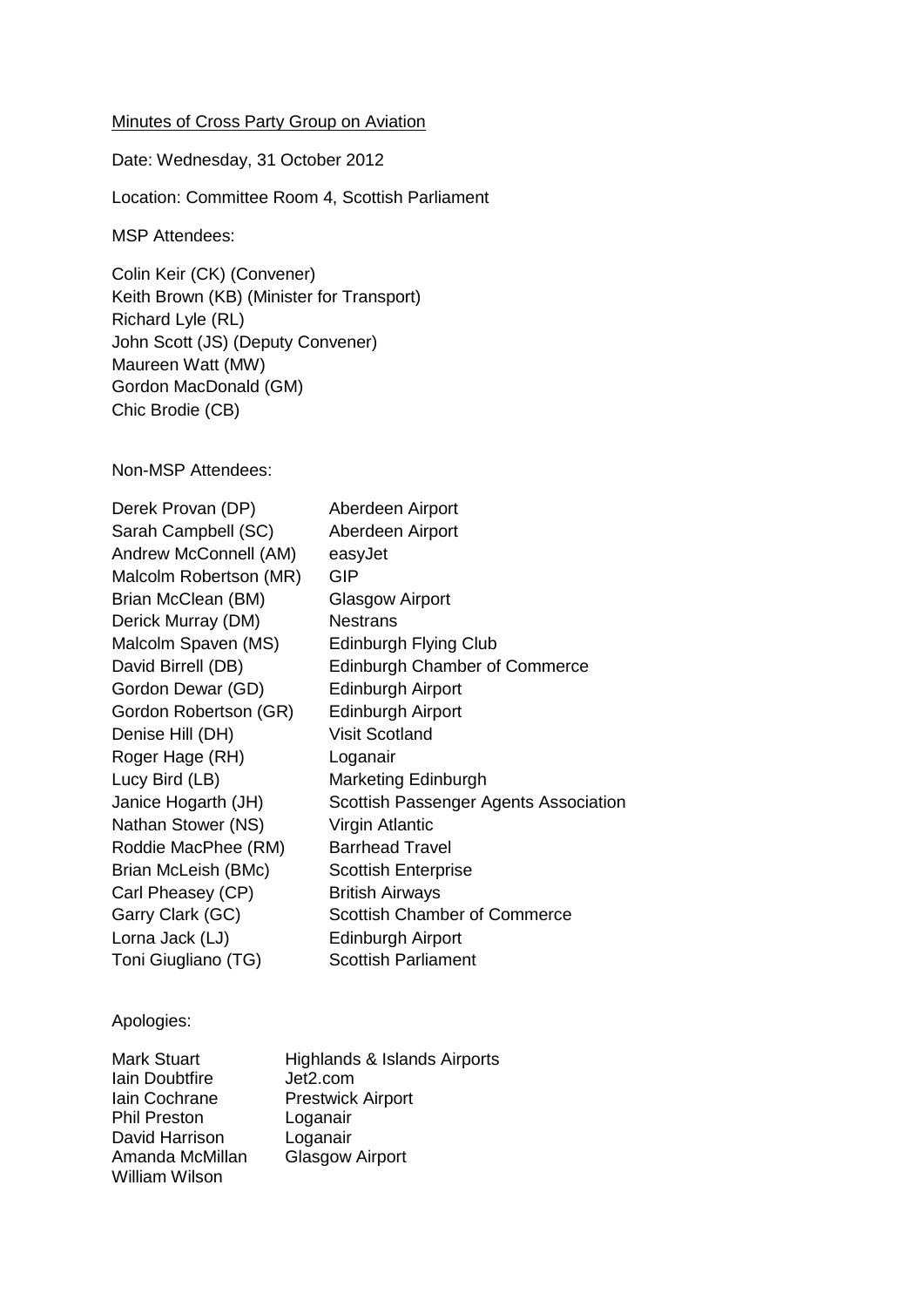| Description:                                                                                                                                                                                                                                                                                                                                                                                                 | Action                                                                                                                                                                                                                                                                                                                                                                                                                                                                                                                                              |
|--------------------------------------------------------------------------------------------------------------------------------------------------------------------------------------------------------------------------------------------------------------------------------------------------------------------------------------------------------------------------------------------------------------|-----------------------------------------------------------------------------------------------------------------------------------------------------------------------------------------------------------------------------------------------------------------------------------------------------------------------------------------------------------------------------------------------------------------------------------------------------------------------------------------------------------------------------------------------------|
| York Aviation report 'The Impact of Air Passenger<br><b>Duty on Scotland'</b><br>GD presented the findings of the report and the report<br>was discussed by the group.<br>All in agreement with the findings of the report.<br>DP requested Convener write to the Chancellor on<br>behalf of the group asking for a review of APD.                                                                           | Convener to send a letter on<br>behalf of the CPG to<br><b>Chancellor George Osborne</b><br>requesting a full review of<br><b>APD. Keith Brown, Danny</b><br>Alexander to be copied in.<br>Draft letter will be distributed<br>to CPG for approval before it<br>is sent.<br>If business members of CPG<br>have any examples of APD<br>impacting on visits to<br>Scotland, please forward to<br><b>Secretary for incorporation</b><br>into the letter.<br>If there are any changes in<br><b>APD between meetings CPG</b><br>members will be updated. |
| Topics for discussion in future meetings<br>Lack of route development funds. EU rules on<br>prevention of state aid provision prevented Scottish<br>Development Route Development Fund from<br>continuing. (BM)                                                                                                                                                                                              | List of topics compiled and<br>two topics for discussion at<br>the next meeting will be<br>circulated.                                                                                                                                                                                                                                                                                                                                                                                                                                              |
| Regional access to Heathrow. Davies Inquiry to<br>investigate airport capacity in the UK. Civil Aviation<br>Authority (CAA) attitude to UK Government's Civil<br>Aviation Bill favours larger aircraft operating from larger<br>hubs. Should there be an amendment to the bill to take<br>into account regional access. (DM) Questions around<br>connectivity to Heathrow since IAG takeover of BMI.<br>(JS) |                                                                                                                                                                                                                                                                                                                                                                                                                                                                                                                                                     |
| <b>Aviation training industry in Scotland.</b><br>Circumstances in which the training industry operates in<br>Scotland with regulation and taxation. (JS)                                                                                                                                                                                                                                                    |                                                                                                                                                                                                                                                                                                                                                                                                                                                                                                                                                     |
| Inherent employment and economic benefits of civil<br>aviation in Scotland. (CP)                                                                                                                                                                                                                                                                                                                             |                                                                                                                                                                                                                                                                                                                                                                                                                                                                                                                                                     |
| Direct flights to Scotland and the impact of visa<br>processes for visitors to Scotland. (CB)                                                                                                                                                                                                                                                                                                                |                                                                                                                                                                                                                                                                                                                                                                                                                                                                                                                                                     |
| <b>Border controls.</b> Would it be possible for passengers<br>on US bound flights to clear US border control before                                                                                                                                                                                                                                                                                         |                                                                                                                                                                                                                                                                                                                                                                                                                                                                                                                                                     |